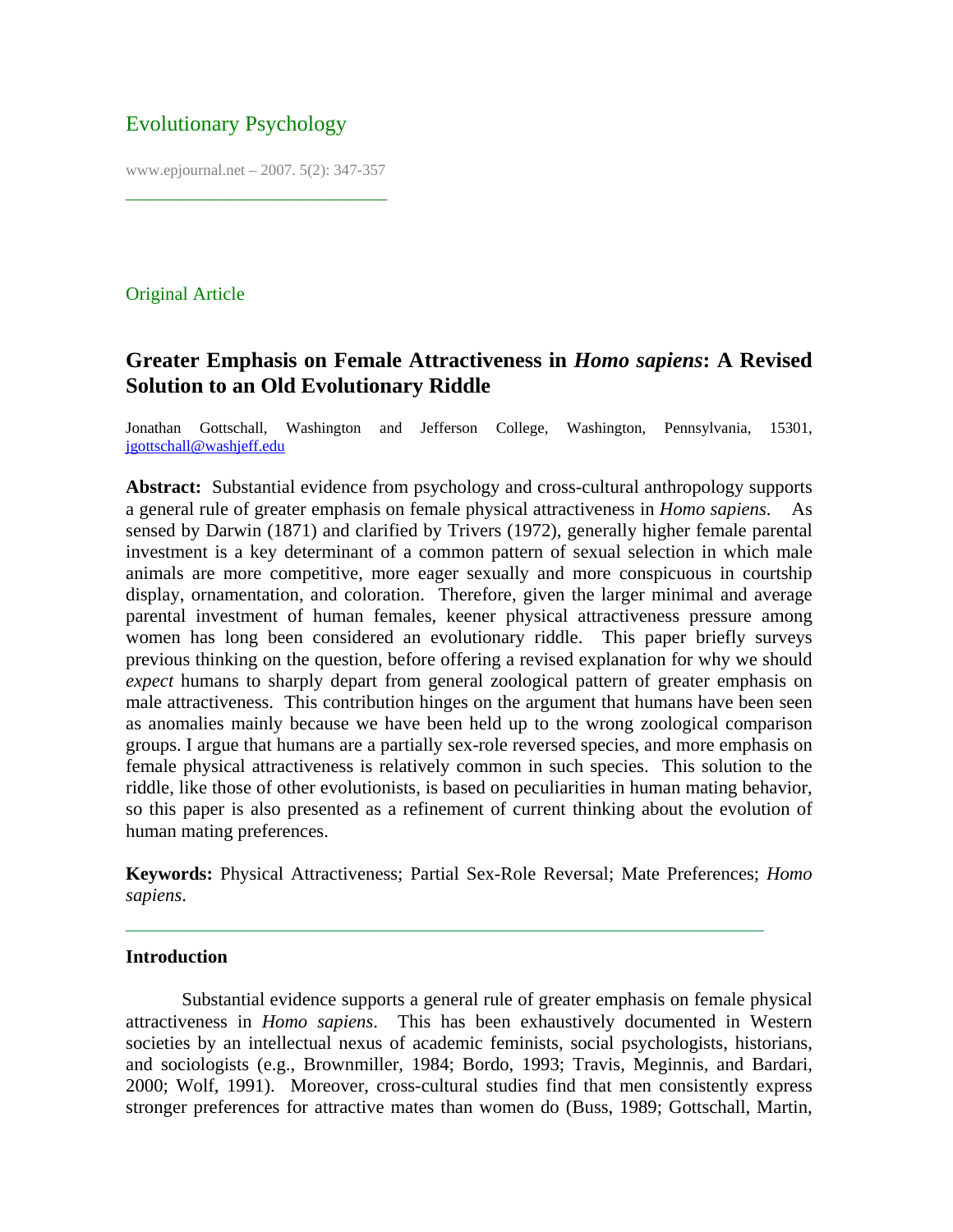Quish, and Rhea, 2004; for literature reviews see for Buss, 2003; Geary, Vigil, and Byrd-Craven, 2004), and that women feel more anxiety about their physical appearances, spend more time and money enhancing them, and are more likely to suffer from eating disorders (see Etcoff, 1999). The few large-scale cross-cultural studies that directly address gendered attractiveness emphasis coincide with studies of Western populations. For instance, Ford and Beach's (1951) trail-breaking study of sexuality in 190 traditional populations concluded that, "in most societies the physical beauty of the female receives more explicit consideration than does the handsomeness of the male" (p.86). (While Ford and Beach's vague wording, "most societies," implies cultures where "explicit consideration" was equal or male-skewed, they do not identify any exceptional societies). Similarly, a meta-analysis of several content-analytic studies suggests that print advertising featuring attractive young women in "decorative roles" is longitudinally stable and cross-culturally pervasive (Saad, 2004). Finally, in two distinct, large-scale content analyses of reasonably representative samples of traditional world folk tales, Gottschall and colleagues (2005; in press) reported that information on character attractiveness was much more likely to be conveyed, and repeatedly stressed, if the character was female.

Of course, modern academics were hardly first to sense this phenomenon and to recognize it as a riddle in need of a solution. For example, over-emphasis on female attractiveness has inspired feminist indignation and resistance from the movement's earliest beginnings (see Wollstonecraft, 1792) up to the present (see Wolf, 1991). Similarly, the riddle has consistently excited the interest of evolutionists, from Darwin (1871; for other early thinking see Ellis, 1926; Westermarck, 1921) up to the present (see Dawkins, 1976; Symons, 1979; Buss, 1989; Sugiyama, 2005). In *The Descent of Man and Selection in Relation to Sex* (1871), Darwin identified a common pattern of sexual selection in which male animals are more competitive, more eager sexually and—most importantly for our purposes--more conspicuous in courtship display, ornamentation, and coloration (also see Andersson, 1994). He noted that humans generally fit this pattern except for one thing: in humans it is the female, not the male, who uses physical attractiveness to "charm," "excite," "fascinate," and "allure" the opposite sex (1871, p.618). In contrast to his treatment of female attractiveness salience in certain bird species (1871, chap. 16), Darwin did not connect the peculiarity of greater emphasis on women's physical attractiveness to men's higher than average parental investment. Rather, Darwin suggested that human females were more attractive, in an absolute sense, because male choice, not female, came to dominate the course of human sexual selection (p.619). And throughout that time, males were selecting, perhaps above all, for female beauty (see chap. 20, esp. p.619).

Modern evolutionists have also been drawn to the riddle. In the wake of Trivers (1972), evolutionists began thinking of sexual selection mainly in terms of parental investment (but see Clutton-Brock and Parker, 1992). Parental investment theory predicts that members of the sex investing less—usually males--will compete for access to the other sex's larger reproductive investment. Therefore, given women's much larger minimal and average parental investment, keener physical attractiveness competition among women is initially problematic. Dawkins's neatly summarized the problem in *The Selfish Gene*:

As we have seen, it is strongly to be expected on evolutionary grounds that, where the sexes differ, it should be the males who advertise and the females who are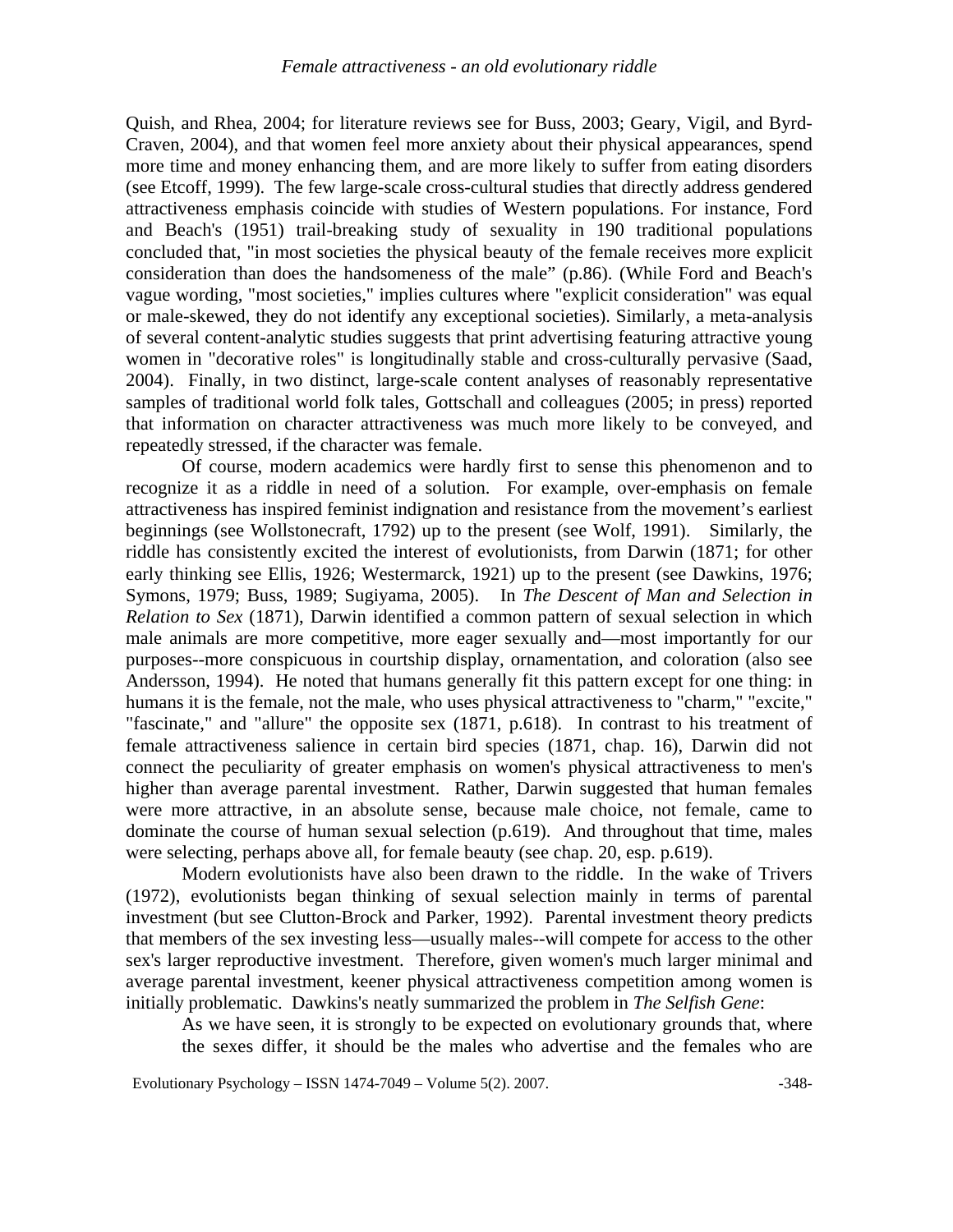drab… .[B]ut, on average, there can be no doubt that in our society the equivalent of the peacock's tail is exhibited by the female, not by the male.…Faced with these facts, a biologist would be forced to suspect that he was looking at a society in which females compete for males, rather than vice versa.... Has the male really become the sought-after sex, the one that is in demand, the sex that can afford to be choosy? If so, why? (1976, pp.164-165; see also Jones, 1996, pp.16-17)

Symons (1979) provided an answer to Dawkins's question, arguing that greater emphasis on female attractiveness—not just in the West but worldwide—reflects the unusually high variability and detectability of women's reproductive value, especially aspects of reproductive value that are can be accurately assessed on the basis of age. Greater emphasis on women's attractiveness reflects the fact that "a female's reproductive value can be assessed more accurately from her physical appearance than a male's reproductive value can" (p. 201).

Symons's solution was accurate but not complete. This paper seeks to more efficiently isolate the fundamental variables differentiating human patterns of male-female mating preferences from those of most other mammals—patterns which, it is argued, result in more intense emphasis on women's attractiveness. Developing broad trends in the theoretical and empirical literature of animal mate choice (e.g., Kokko, Brooks, Jennions, and Moreley, 2003; Iwasa and Pomiankowski, 1999), it is argued that a species' *mate preferences can be simply and reliably predicted on the basis of the relative variance and detectability of reproductively significant traits in the opposite sex*. This argument is supported with evidence of correspondences between human mate preference patterns and those of other species with similar patterns of male-female variance and detectability of reproductively significant traits. More specifically, I suggest that the evolutionary riddle of greater emphasis on human female attractiveness is resolved when it is realized that *Homo sapiens* is a partially sex-role reversed species. While greater emphasis on women's attractiveness is usually approached as a comparative anomaly, male preferences for physically attractive mates (i.e., mates with phenotypes signaling fecundity and/or high genetic quality) are quite common in other partially sex-role reversed species that share, with humans, similar patterns of variance and detectability of reproductively significant traits. In short, this contribution hinges on the argument that greater emphasis on human female attractiveness has been seen as an anomaly mainly because humans have been held up to the wrong zoological comparison groups.

#### Homo sapiens*: A Partially Sex-Role Reversed Species*

Over the last twenty-five years a "basic model" of animal mate choice has emerged (for an overview see Bonduriansky, 2001; for the seminal paper see Parker, 1983). The basic model helps identify the factors which, in addition to parental investment, determine degree of choosiness in both sexes as well as patterns of mate preference. The basic model suggests that mating choosiness is influenced by three primary factors: parental investment, mate quality variance, and costliness of choice. In the majority of animal species, especially among mammals, female default investment in reproduction dwarfs male investment, and the familiar pattern of female choice and male competition emerges.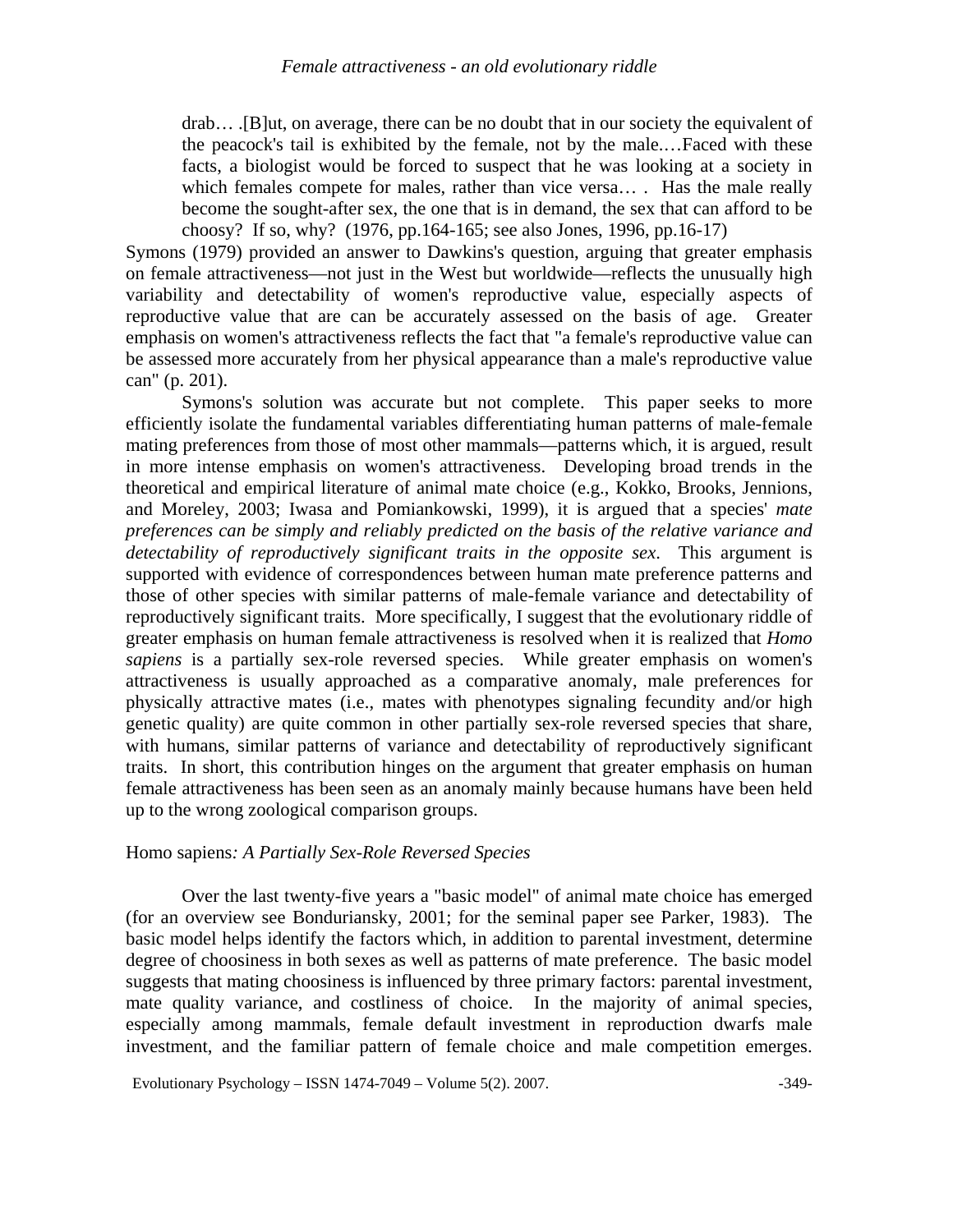Exceptions occur 1) when males invest heavily in reproduction, 2) when variance in female mate quality is high, and/or 3) when the costs of choice for males are atypically low (the costs of choice can include increased opportunity, search, and competition costs). These exceptional species vary along a continuum from partially sex-role reversed species (males both choosy and competitive) to the inverted species featured in Darwin's (1871) and Trivers's (1972) models of sexual selection (for sex-role reversal see also Wallace, 1867; Williams, 1966; Bonduriansky, 2001; Gwynne, 1991; Parker, 1983; Johnstone, Reynolds, and Deutsch, 1996).

Degree of sex-role reversal is an increasing function of male mating choosiness. And, according to comparative studies, variance in female quality may influence male choosiness as much as relative parental investment (see reviews in Bonduriansky, 2001; Johnstone et al., 1996; Andersson, 1994). Moreover, the same studies show that choosy males most commonly discriminate on the basis of phenotypic indicators of female fecundity (see reviews in Bonduriansky, 2001; Andersson, 1994, pp.132-142, 186). This tendency for selective males to prefer the most fecund mates is most pronounced in more polygynous systems. In more monogamous systems, where male reproductive success is more closely linked to the genetic quality of single females, male preferences for fecund mates may be balanced with preferences for mates exhibiting indicators of "good genes."

Thus when viewed in comparative context, the puzzle of greater emphasis on human female physical attractiveness may not be so puzzling after all. As Darwin seemed to sense (1871, p. 619), humans—with exceptionally high male parental investment (see Alexander and Noonan, 1979) and high variances in female mate quality (more on this below)--represent a relatively straightforward example of a partially sex-role reversed species. The males of partially-reversed species are still competitive, but they are also more sexually discriminating (see Bonduriansky, 2001). Further, in dozens of partially reversed species for which we have data—mainly fishes, insects, and other invertebrates- males discriminate mainly on the basis of "physical attractiveness." That is, the choosy males of partially sex-role reversed species prefer females who exhibit phenotypic indicators of fecundity and/or--depending where they sit on the monogamy-polygyny continuum--good genes. The apparent correspondence of human patterns of male choice with those relatively commonly encountered in remote taxa, but rarely encountered in mammals, is an evolutionary puzzle in its own right—one that will be addressed in this paper's last section.

#### *Predicting Mate Preferences on the Basis of Variability and Detectability*

The mate preferences of humans, like other sexually reproducing organisms, can evolve via direct or indirect selection (see Kirkpatrick and Ryan, 1991; Kokko et al., 2003). Direct selection favors traits that directly contribute to the lifetime reproductive success of the choosing sex (e.g., high fertility and parental investment). Indirect selection favors phenotypes that are genetically correlated with superior mate quality (i.e., selection for "good genes"). For the sake of clear distinction, this discussion divides direct benefits into the categories of preferences for 1) fertility and 2) parental investment. All aspects of mate value can therefore be nested in one or more of these three categories: preferences for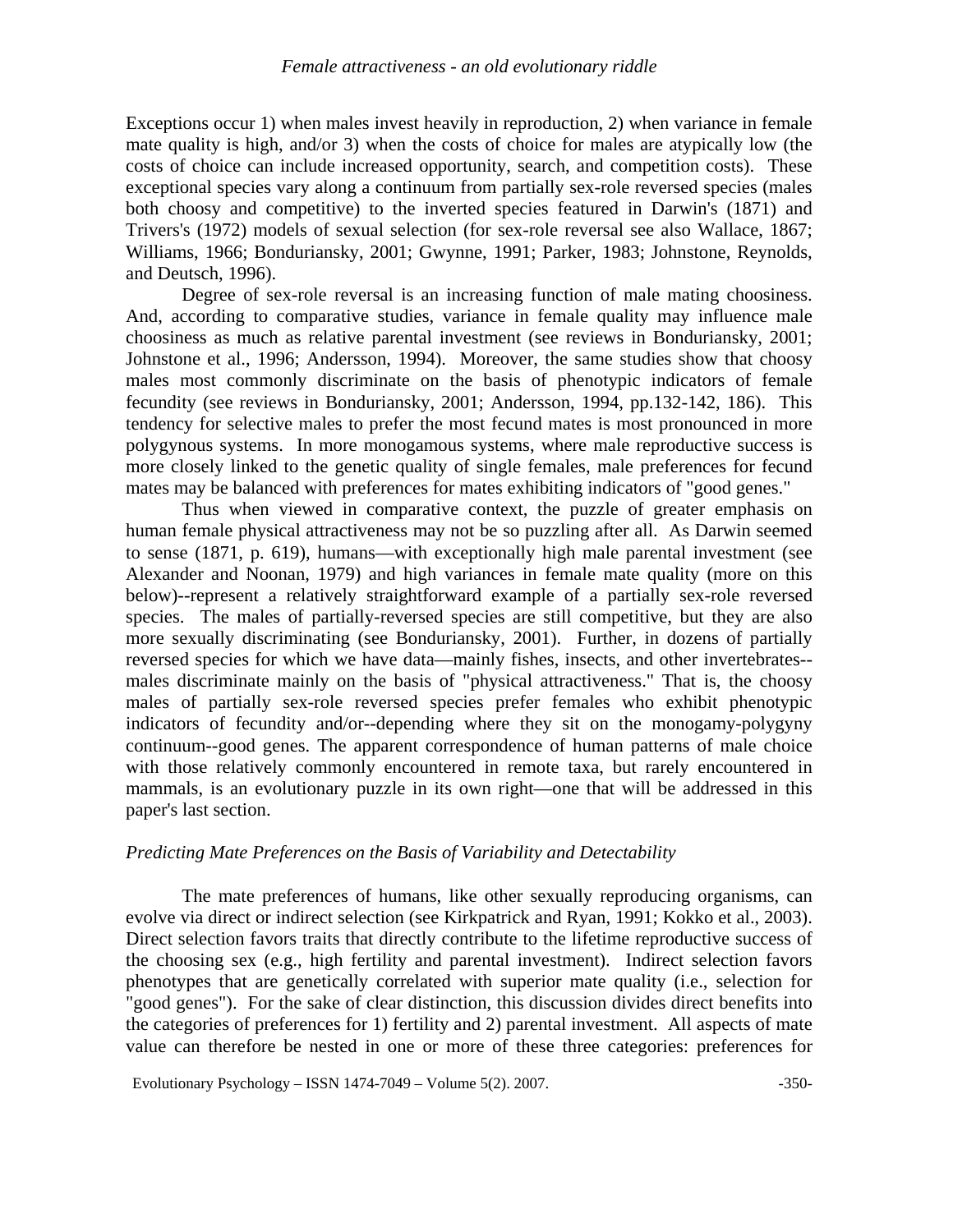indicators of 1) fertility (the physiological ability to produce offspring), 2) parental investment (the ability and willingness to devote resources to offspring), and 3) good genes (hereditary traits likely to enhance the reproductive success of offspring).

 The basic model differs most substantially from the traditional parental investment model of mating choosiness (Trivers, 1972) in the emphasis it places on *mate quality variance*: theory suggests and studies show that male choosiness can emerge in species with little or no male parental investment provided that variance in female mate quality is sufficiently high (Bonduriansky, 2001). Moreover, the basic model suggests that mate quality variance helps to determine not only the degree of choosiness, but also the specific nature of the mate preferences themselves. Specifically, because choosiness in one sex is only favored if the mate quality of members of the opposite sex varies in detectable ways (Parker, 1983; Iwasa and Pomiankowski, 1999; Kokko et al., 2003; see also Fisher, 1958, p.136)*,* it is to be expected that *mating preferences across species will be biased toward reproductively significant traits that show greatest variance and detectability in the opposite sex.*

From this vantage point, the emphasis on male attractiveness in so many nonhuman species is predictable. The dominant pattern of sexual selection is that males are competitive and females are choosy (Darwin, 1871; Andersson, 1994). In species that conform to this pattern, males contribute little to reproduction beyond genetic material: male parental investment is usually a non-factor and male fertility variance is relatively small and is apparently difficult to assess on the basis of phenotypic cues (except, perhaps, on the basis of extremes in physiological condition). Thus females can discriminate among males primarily, or only, on the basis of physical and behavioral phenotypes indicating genetic quality.

 By placing heavier emphasis on mate quality variance it is possible to develop a model that more efficiently isolates the fundamental variables in the evolution of human mate preferences, that is integrated with established theoretical models in the study of animal mate preferences (Iwasa and Pomiankowski, 1999; Kokko et al., 2003), and that is consistent with human empirical studies (e.g., Buss, 1989; for literature overviews see Buss, 2003; Gottschall et al., 2004; Geary et al., 2004). The fundamental prediction is that men and women will express strongest preferences for reproductively significant traits that 1) vary most in the opposite sex, and that 2) can be reliably assessed (i.e., have high detectability and "honesty" in a Zahavian sense).

Thus because women's reproductive success is tightly constrained by paternal investment (Trivers, 1972), and because male ability and willingness to invest varies widely and detectably, women are expected to express strongest preferences for indicators of paternal investment ability and willingness. In this, women's preferences apparently coincide with dominant tendencies in other species that do not form leks: "Abundant data shows that when males provide a nest site, food, or care for the young, females prefer mates who provide resources that enhance female fecundity (Kirkpatrick and Ryan, 1991, p.361; see also Thornhill, 1983; Price, 1984; Lightbody and Weatherhead, 1988). Human females should also express preferences for males with good genes, as male heritable traits significantly influence the likely reproductive success of offspring. However, given relatively minor variance in men's fertility, and given that it is hard to assess based on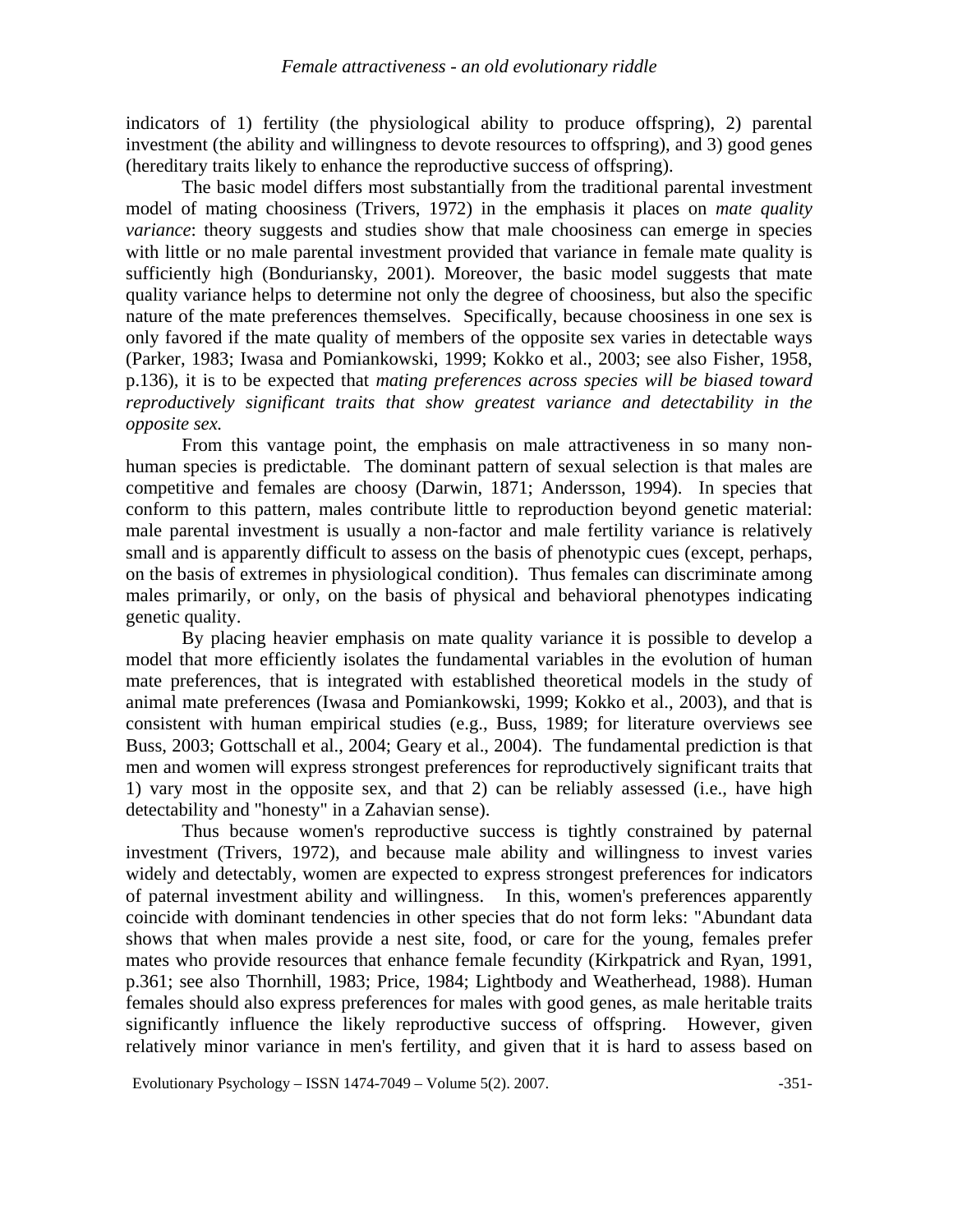external cues (except in the very young, very old, and very unhealthy), male fertility is expected to play a very small role in women's mating decisions. This leads to the expectation that women will express only moderate interest in male physical attractiveness because their preferences for indicators of good genes (which are partially signaled by physical attractiveness cues) must be balanced with preferences for signals of parental investment (see Table 1).

The importance of male parental investment meant that ancestral women could not afford to concentrate mainly on physical attractiveness. Women who concentrated primarily on physical appearance would have had lower fitness than those who balanced, and perhaps subordinated, their desires for physically attractive males with their desires for males providing resources. In short-term mating situations women would be expected to place more emphasis on indicators of good genes (see Greiling and Buss, 2000; Cashdan, 1996; Gangestad and Thornhill, 1997). But given the evidence from preindustrial societies that short-term mates also contribute resources to offspring (Hill and Hurtado, 1996; Buss, 2003, pp.86-91; for review see Hrdy, 1999, chap. 10), and that modern women may use short-term mating as a stepping stone to long-term engagements (for overview see Buss, 1999, pp.176-186), this model does not necessarily predict that parental investment will be an insignificant factor in women's short-term decisions.

**Table 1:** Typical variance and detectability of different aspects of male and female mate quality in *Homo sapiens*; expected strength and direction of male and female mate preferences.

\_\_\_\_\_\_\_\_\_\_\_\_\_\_\_\_\_\_\_\_\_\_\_\_\_\_\_\_\_\_\_\_\_\_\_\_\_\_\_\_\_\_\_\_\_\_\_\_\_\_\_\_\_\_\_\_\_\_\_\_\_\_\_\_\_\_\_\_\_\_\_\_\_

|                            | <b>Male</b>          | <b>Female</b>     | <b>Female</b>        | <b>Male</b>       |
|----------------------------|----------------------|-------------------|----------------------|-------------------|
|                            | <b>Variance and</b>  | <b>Preference</b> | <b>Variance and</b>  | <b>Preference</b> |
|                            | <b>Detectability</b> | For               | <b>Detectability</b> | For               |
| <b>Fertility</b>           | Low                  | Low               | Very High            | Very High         |
| <b>Good Genes</b>          | High                 | High              | High                 | High              |
| <b>Parental Investment</b> | Very High            | Very High         | Low                  | Low               |

\_\_\_\_\_\_\_\_\_\_\_\_\_\_\_\_\_\_\_\_\_\_\_\_\_\_\_\_\_\_\_\_\_\_\_\_\_\_\_\_\_\_\_\_\_\_\_\_\_\_\_\_\_\_\_\_\_\_\_\_\_\_\_\_\_\_\_\_\_\_\_\_\_

On the other hand, the concepts of variance and detectability lead us to expect opposite patterns in men: they will place least emphasis on indicators of female parental investment and most emphasis on phenotypic indicators of fertility (see Table 1). Males care about signals of female fertility not only because their reproductive success is more constrained by access to opposite sex gametes (Trivers, 1972), but also because human female fertility varies enormously, systematically, and in ways that can be reliably assessed. In sharp contrast to most other species, human female fertility is compressed into a relatively short portion of life, and waxes and wanes extremely and predictably over the several decades between menarche and menopause (see Ellison, 2003). These phenomena—long post-reproductive lifespan and sharp age-grading of fertility—translate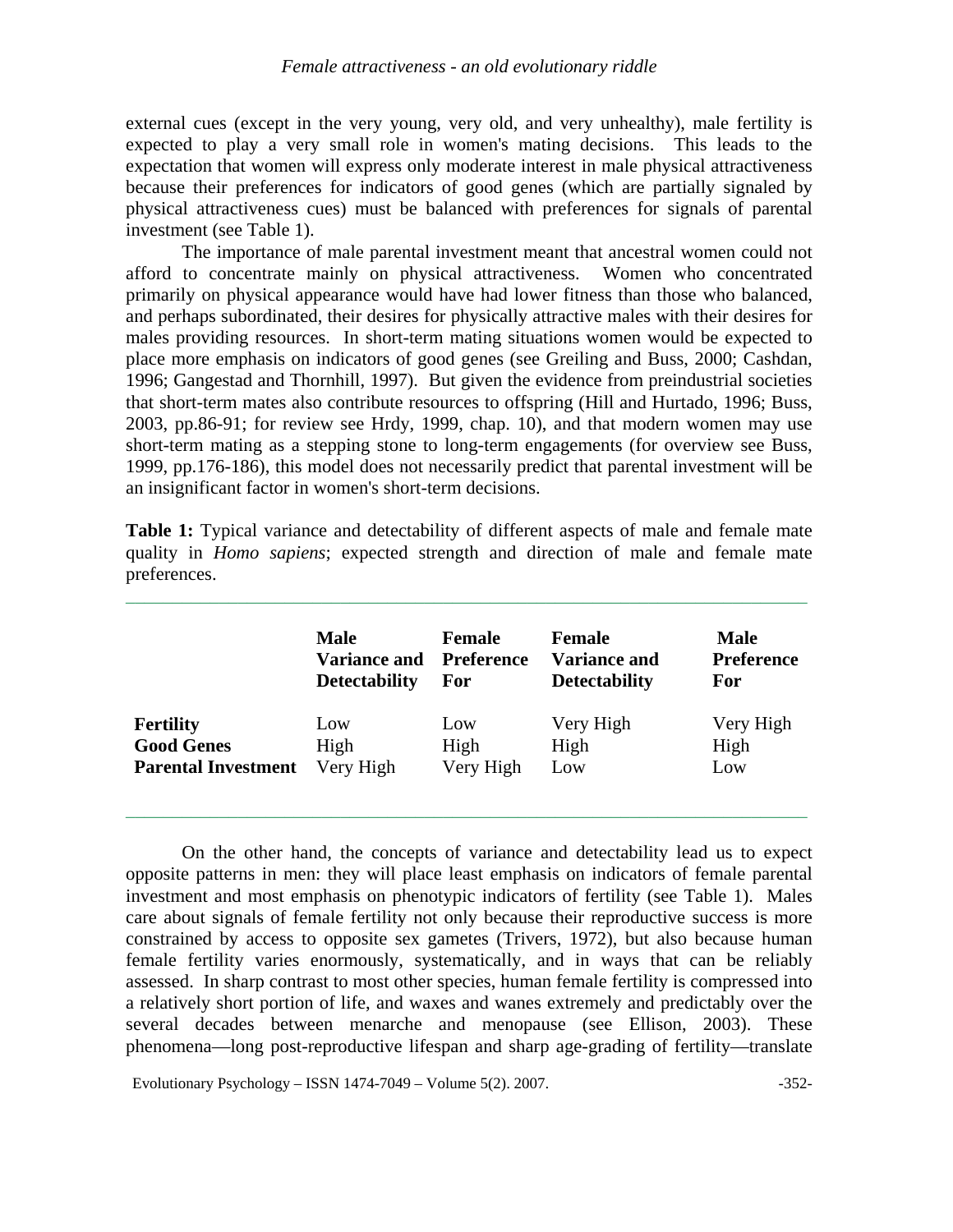into extreme fertility variances among women that can be reliably assessed on the basis of age cues. In addition, there is currently much plausible speculation (e.g., Symons, 1979, 1995; Johnston and Franklin, 1993; Thornhill and Gangestad, 1999; Singh, 1993, 1995; Feinberg et al., 2005), and intriguing evidence (e.g., Alonso and Rosenfield, 2002; Kaye, Folsome, and Prineas, 1990; Jasienska, Ziomkiewicz, Ellison, Lipson, and Thune, 2004; Moran et al., 1999; Zaastra, et al., 1993; Kissebah and Krakower, 1994; Yusuf et al., 2005) that other aspects of female figures and faces may honestly signal relative fertility. In short, it is expected that men will be most strongly attracted to phenotypic indicators of female fertility because of its exceptionally high variance and detectability (see Table 1). They are also expected to value indicators of good genes, especially in long-term mating contexts where their fitness interests are increasingly tied to the genetic quality of their mates.

Males are expected to be substantially less sensitive to indicators of female parental investment. This is obviously *not* because female parental investment was irrelevant to the reproductive success of ancestral men. Rather, males are expected to be less sensitive to cues of female parental investment ability because the minimal costs of successful reproduction for ancestral women were *massive and relatively fixed.* For almost all mothers in human history, the minimal costs of successfully reproducing included nine months of gestation, a long period of lactation, and long years of rearing effort (see Ellison, 2003). Thus, in contrast to the variance in male parental investment, which is enormous, female parental investment ability and willingness varies much less; ancestral males could afford to take it almost for granted while they concentrated on more variable and accurately assessed traits.

Moreover, unlike female preferences, robust male preferences for attractive mates are expected to be relatively insensitive to long-term or short-term mating situations. The difference will be in which type of attractiveness indicator is preferred: in short-term situations, males are expected to place principal emphasis on cues of immediate reproductive capacity (i.e., fecundity); in long-term situations, males will balance preferences for cues of long-term reproductive potential (i.e., fertility) with preferences for indicators of good genes.

In summary, the fact that male reproductive success is constrained more by access to fertile mates (Trivers, 1972) is not the primary determinant of greater emphasis on women's attractiveness. Humans share this feature with most other sexual species and, in most species where the sexes differ, primary emphasis is on male attractiveness. Greater emphasis on women's attractiveness emerges mainly from the specific patterns of malefemale variance in mate quality described above. The crux of the matter is this: In contrast to ancestral women, who had to balance their preferences for physically attractive mates with their preferences for parentally investing mates, ancestral males were not obliged to compromise as much on attractiveness (Sugiyama, 2005 also recognizes this trade off as fundamental to the greater salience of women's physical attractiveness). Because they could take high female parental investment almost as a given, ancestral males were free to concentrate on phenotypic indicators of fertility and good genes.

*Conclusion: Greater Emphasis on Female Attractiveness: A Bold Zoological Pattern (In*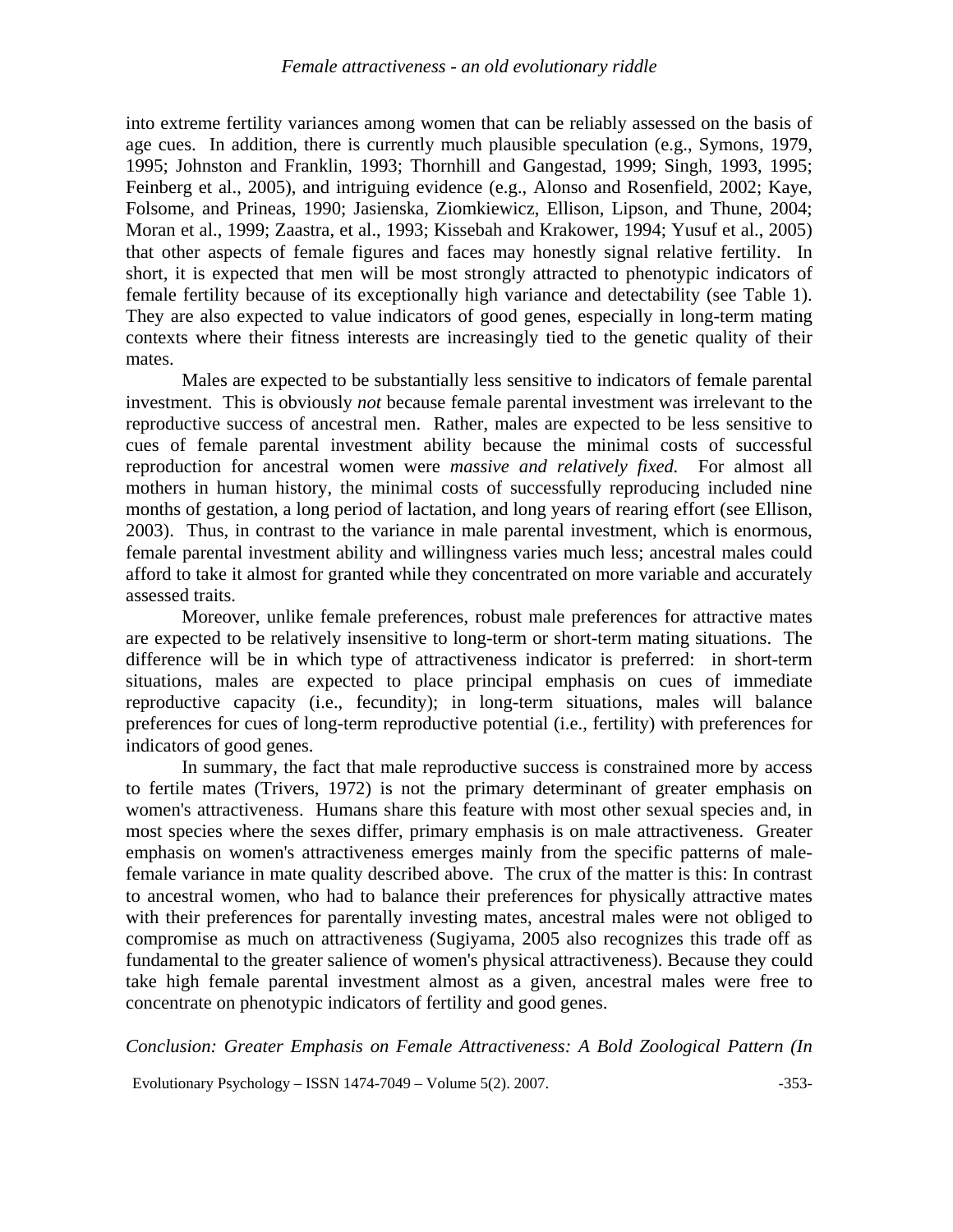#### *Fishes, Insects, and other Invertebrates)*

As mentioned above, the empirical evidence for the basic model comes mainly from the study of fishes and, especially, insects and other invertebrates. Why are human patterns of male choosiness--and male preferences for physically attractive mates--most similar to patterns that are relatively common in remote taxa but much less common in mammals? Bonduriansky's review of the animal mate choice literature (2001) suggests that species can be roughly divided into two categories: Type 1 species where female fitness typically increases with the number of copulations, and Type 2 species where female fitness peaks at one or a low number of copulations (see Table 2). Type 1 species include oviparous species where multiple copulations are required to fertilize all of the eggs, or species in which females receive other benefits from mating (e.g., nuptial gifts). Type 1 species are further characterized by high female mate quality variance, high male mating investment, low constraints on male choosiness (e.g., low search costs), and high male choosiness. Type 2 species are characterized by low female mate quality variance, low male mating investment, high male choosiness constraints, and low male choosiness.

**Table 2:** Expected associations of sex role parameters in systems where female fitness increases with each additional mating (Type 1 systems), and systems where female fitness is maximized at a small number of matings (Type 2 systems). After Bonduriansky (2001).

\_\_\_\_\_\_\_\_\_\_\_\_\_\_\_\_\_\_\_\_\_\_\_\_\_\_\_\_\_\_\_\_\_\_\_\_\_\_\_\_\_\_\_\_\_\_\_\_\_\_\_\_\_\_\_\_\_\_\_\_\_\_\_\_\_\_\_\_\_\_\_\_\_

|                       | <b>Female</b><br><b>Quality</b> | <b>Male</b><br><b>Mating</b><br>Variance Investment | <b>Constraints</b><br>on Male<br><b>Choice</b> | Male<br><b>Choosiness</b> |
|-----------------------|---------------------------------|-----------------------------------------------------|------------------------------------------------|---------------------------|
| <b>Type 1 Systems</b> | High                            | High                                                | Low                                            | High                      |
| <b>Type 2 Systems</b> | Low                             | Low?                                                | High                                           | Low                       |
|                       |                                 |                                                     |                                                |                           |

 Strikingly, while humans are a Type 2 species (women's fitness is not an increasing function of the number of copulations), the other aspects of our mating system are clearly more consistent with Type 1 patterns. Thus greater emphasis on women's attractiveness may appear so puzzling, because it *is* a real anomaly among organisms that are, in other respects, most like ourselves. The basic model helps us see that the anomaly is rooted not only in the extraordinarily high parental investment of human males, but also in variances in women's mate quality (especially fertility) that are extraordinarily large and readable. Relatively low variance in women's *reproductive rates* is consistent with mammalian patterns. But from the human male's discriminating perspective, the variance and detectability of women's *reproductive value* is very high due to extreme age-related fertility variance and, as many studies now suggest, other reliable indicators of reproductive value and good genes.

Evolutionary Psychology – ISSN 1474-7049 – Volume 5(2). 2007.  $\qquad \qquad$  -354-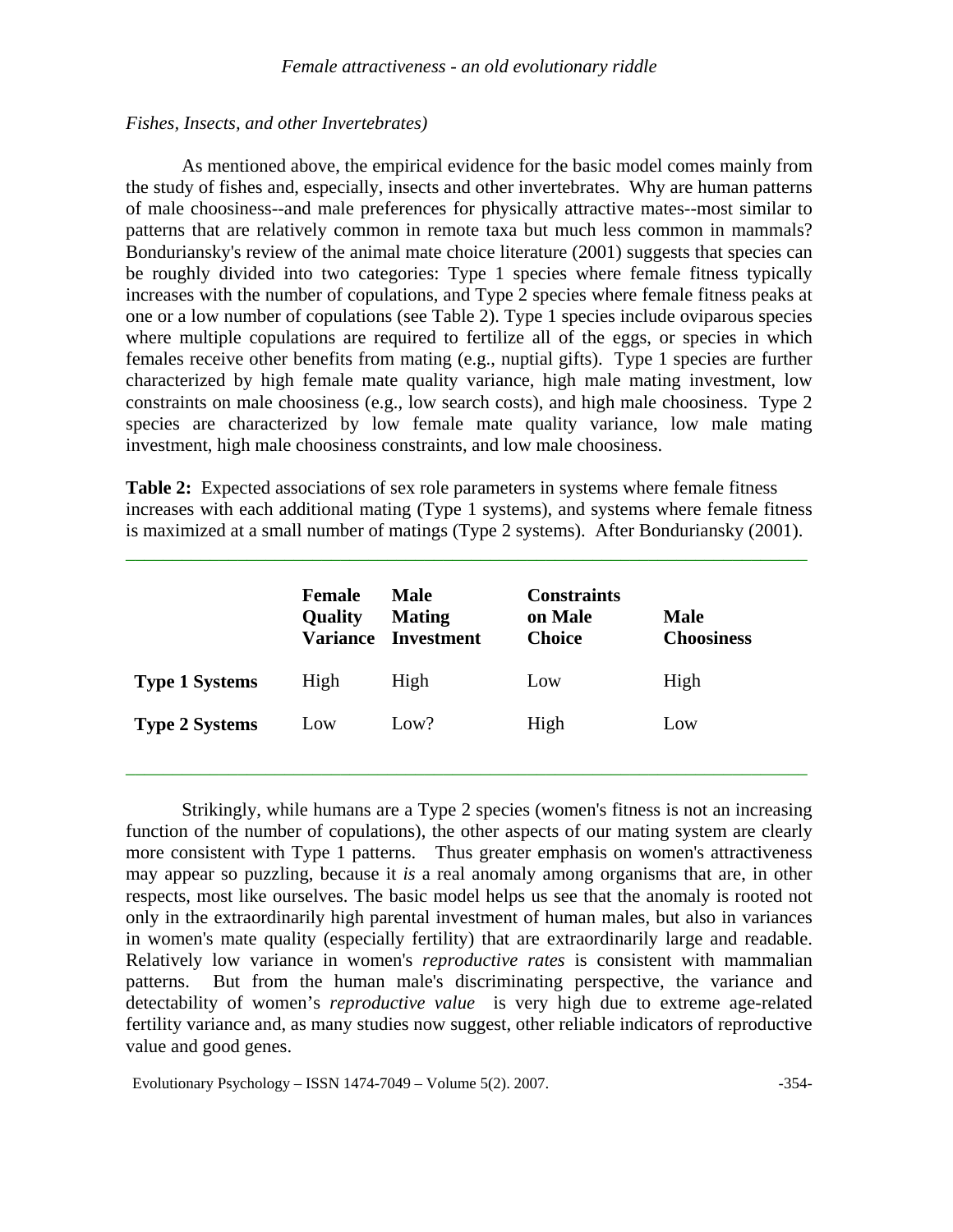### **Received 26 February; Revision submitted 18 May 2007; Accepted 21 May 2007**

### **References**

- Alexander, R. D., and Noonan, K. M. (1979). Concealment of ovulation, parental care, and human social evolution. In N. A. Chagnon and W. Irons (Eds.), *Evolutionary biology and human social behavior: An anthropological perspective* (pp.402-435). North Scituate, MA: Duxbury Press.
- Alonso, L.C. and. Rosenfield, R.L, (2002). Oestrogens and puberty. *Best Practice and Research Clinical Endocrinology and Metabolism, 16*, 13–30.
- Andersson, M. (1994). *Sexual selection*. Princeton: Princeton University Press.
- Buss, D. M. (1989). Sex differences in human mate preferences: Evolutionary hypotheses tested in 37 cultures. *Behavioral and Brain Sciences, 12*, 1-49.
- Buss, D. M. (1999). *Evolutionary psychology: The new science of the mind*. Boston, MA: Allyn and Bacon.
- Buss, D. M. (2003). *The evolution of desire: Strategies in human mating*. New York: Basic Books.
- Bonduriansky, R. (2001). The evolution of male mate choice in insects: A synthesis of ideas and evidence. *Biological Review, 76*, 305-339.
- Bordo, S. (1993). *Unbearable weight: Feminism, western culture, and the body*. Berkeley: University of California Press.
- Brownmiller, S. (1984). *Femininity*. New York: Linden Press.
- Cashdan, E. (1996). Women's mating strategies. *Evolutionary Anthropology, 5*, 134- 143.
- Clutton-Brock, T. H., and Parker, G. H. (1992). Potential reproductive rates and the operation of sexual selection. *Quarterly Review of Biology, 67,* 437-456.
- Darwin, C. *The descent of man and selection in relation to sex* (1998, 1871). NY: Prometheus Books.
- Dawkins, R. (1976). *The selfish gene*. Oxford: Oxford University Press.
- Etcoff, N. (1999). *Survival of the prettiest*. New York: Doubleday.
- Ellis, H. (1926). *Studies in the psychology of sex, volume IV*. Philadelphia: F. A. Davis.
- Ellison, P. (2003). On fertile ground: A natural history of human reproduction. Cambridge: Harvard.
- Feinberg, D., Jones, B., DeBruine, L., Moore, F., Law Smith, M., Cornwell, R., Tiddeman, B., Boothroyd, L., and Perrett, D. (2005). The voice and face of woman: One ornament that signals quality? *Evolution and Human Behavior, 26*, 398-408.
- Fisher, R. A. (1958). *The genetical theory of natural selection*. New York: Dover.
- Ford, C. and Beach, F. (1951). *Patterns of sexual behavior*. New York: Harper and Row Publishers.
- Gangestad, S. and Thornhill, R. (1997). The evolutionary psychology of extrapair sex: The role of fluctuating asymmetry. *Evolution and Human Behavior, 18,* 69-88.
- Geary, D., Vigil, J., and Byrd-Craven, J. (2004). Evolution of human mate choice**.**  *Journal of Sex Research, 41,* 27-42.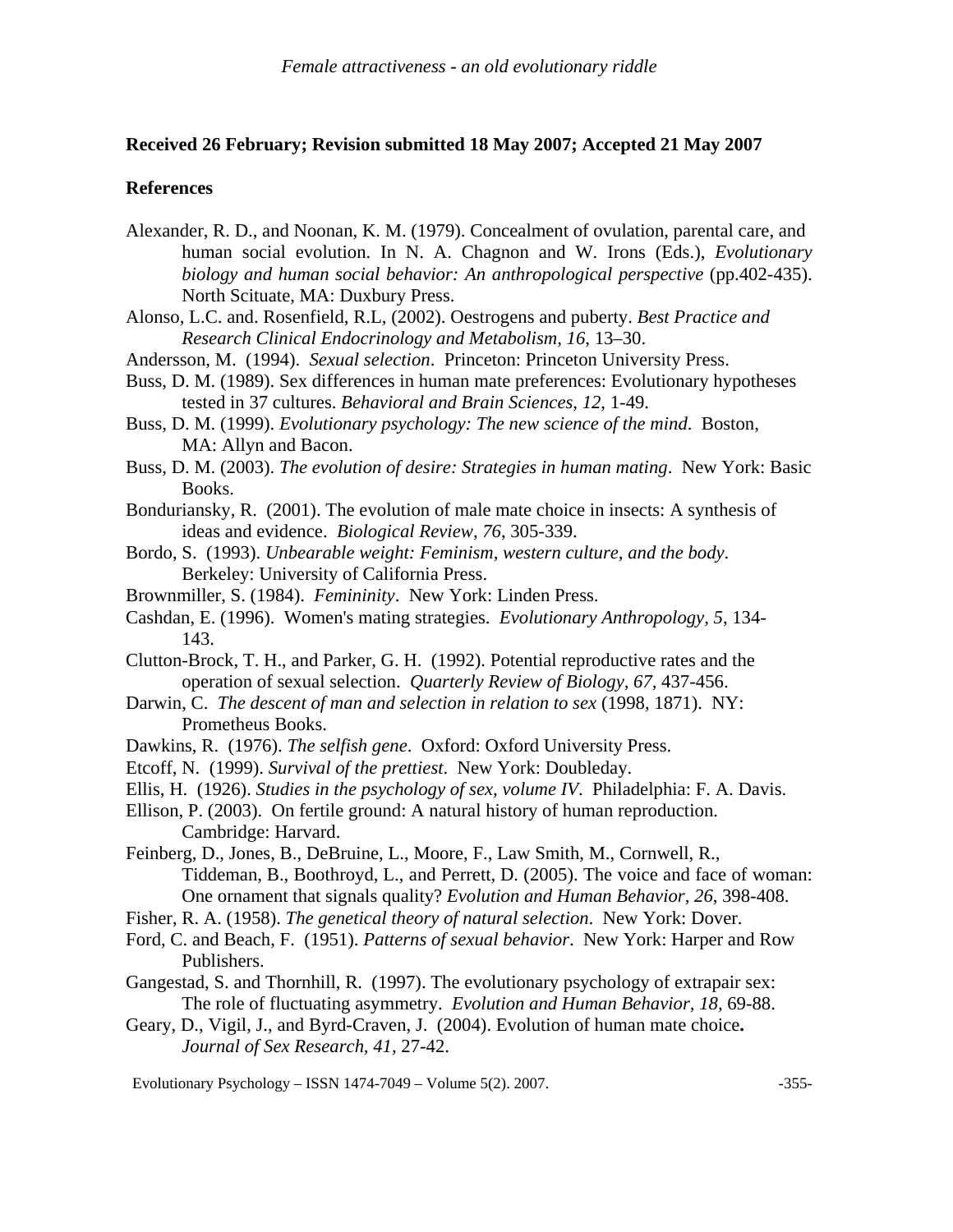- Gottschall, J., Martin, J., Quish, H., and Rhea, J. (2004). Sex differences in mate choice criteria are reflected in folktales from around the world and in historical European literature. *Evolution and Human Behavior, 25*, 102-112.
- Gottschall, J., Berkey, R., Drown, C., Fleischner, M., Glotzbecker, M., Kernan, K., Magnan, T., Muse, K., Ogburn, C., Skeels, C., St. Joseph, S., Weeks, S., Welch, A., and Welch, E. (2005). The heroine with a thousand faces: Universal trends in the characterization of female folk tale protagonists. *Evolutionary Psychology, 3*, 85- 103.
- Gottschall, J., and 30 co-authors. (in press). The "Beauty myth" is no myth: Emphasis on male-female attractiveness in world folk tales. *Human Nature*.
- Greiling, H., and Buss, D. (2000). Women's sexual strategies: The hidden dimension of short-term mating. *Personality and Individual Differences, 28*, 929-963.
- Gwynne, D. (1991). Sexual competition among females: What causes courtshiprole reversal. *Trends in Ecology and Evolution*, *6*, 118-121.
- Hill, K., and Hurtado, M. (1996). *Aché life history: The ecology and demography of a foraging people*. Hawthorne, New York: Aldine de Gruyter.
- Hrdy, S. (1999). *Mother nature: A history of mothers, infants, and natural selection*. New York: Pantheon Books.
- Iwasa, Y.,and Pomiankowski, A. (1999). Good parent and good genes models of handicap evolution. *Journal of Theoretical Biology, 200*, 97-109.
- Jasienska, G., Ziomkiewicz, A., Ellison, P. T., Lipson, S. F., and Thune, I. (2004). Large breasts and narrow waists indicate high reproductive potential in women. *Proceedings of the Royal Society of London B, 271*, 1213-1217
- Johnston, V., and Franklin, M. (1993). Is beauty in the eye of the beholder? *Ethology and Sociobiology, 14*, 183-199.
- Johnstone, R., Reynolds, J., and Deutsch, J. (1996). Mutual mate choice and sex differences in choosiness. *Evolution, 50*, 1382-1391.
- Jones, D. (1996). *Physical attractiveness and the theory of sexual selection*. Ann Arbor: University of Michigan.
- Kaye, S., Folsom, S. and Prineas, R. (1990). The association of body fat distribution with lifestyle and reproductive factors in a population study of postmenopausal women. *International Journal of Obesity, 14*, 583-591.
- Kirkpatrick, M., and Ryan, M. (1991). The evolution of mating preferences and the paradox of the lek. *Nature, 350*, 33-38.
- Kissebah, A.H. and Krakower, G.R. (1994). Regional adiposity and mortality. *Physiological* Reviews*, 74*, 761-811.
- Kokko, H., Brooks, R., Jennions, M., and Moreley, J. (2003). The evolution of mate choice and mating biases. *Proceedings of the Royal Society of London B*, *270*, 653- 664.
- Lightbody, J., and Weatherhead, P. (1988). Female settling patterns and polygyny: Tests of a neutral-mate-choice hypothesis. *American Naturalist, 132*, 20-33.
- Moran, C., Hernandez, E., Ruiz, J., Fonseca, M., Bermudez, J., and Zarate, A. (1999). Upper body obesity and hyperinsulinemia are associated with anovulation. *Gynecologic and Obstetric Investigation, 47***,** 1–5.